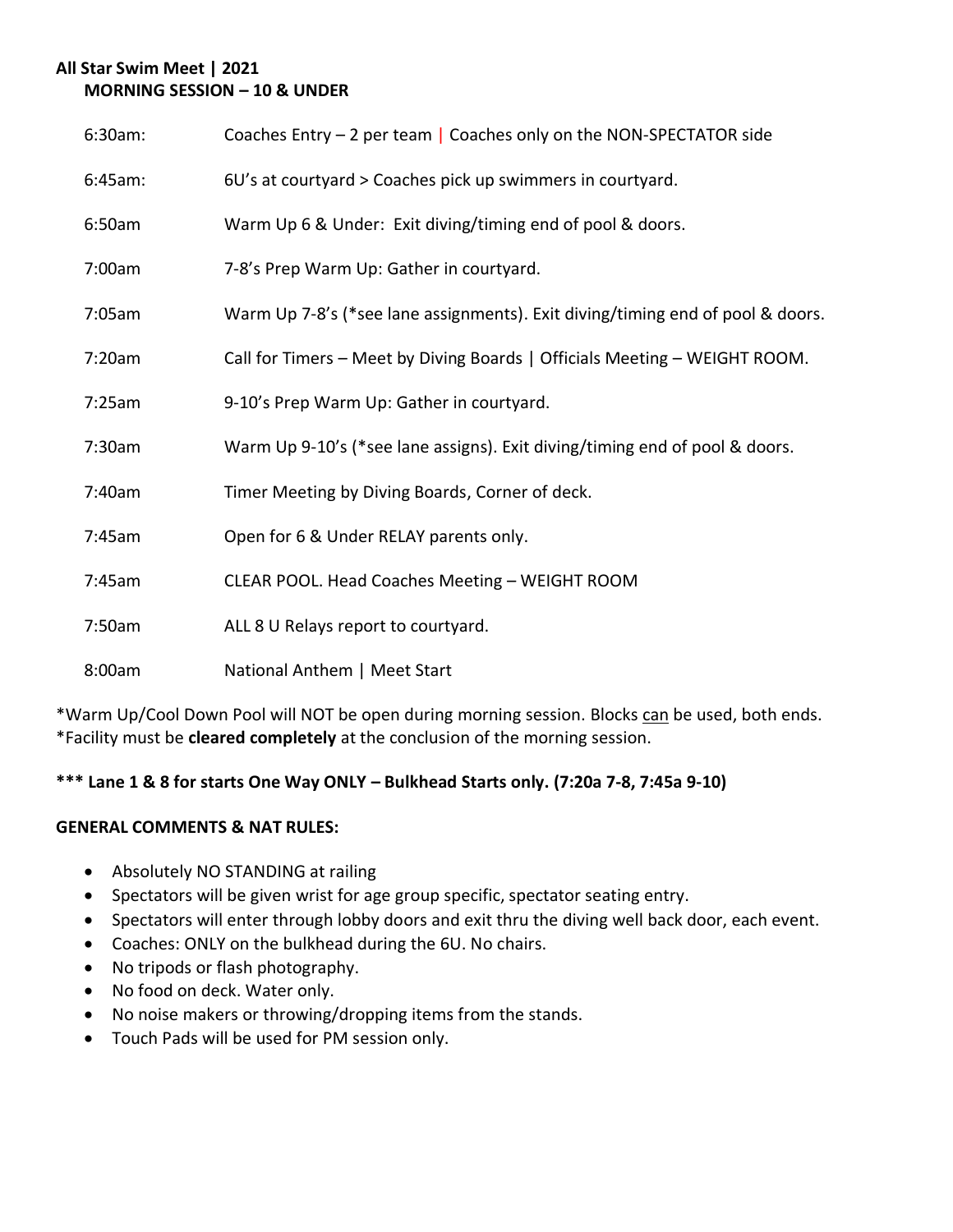#### **AFTERNOON SESSION – 11 & UP**

| 12:30pm            | Coaches Entry - 2 per team   Coaches packet pick up                              |
|--------------------|----------------------------------------------------------------------------------|
| 12:45pm            | 11-12's Prep Warm Up > Coaches meet in courtyard.                                |
| 12:50pm            | Warm Up 11-12: Exit diving/timing end of pool & doors.                           |
| 1:00 <sub>pm</sub> | 13-14's Prep Warm Up: Gather in courtyard.                                       |
| 1:05 <sub>pm</sub> | Warm Up 13-14's (*see lane assignments). Exit diving/timing end of pool & doors. |
| 1:15 <sub>pm</sub> | Open for spectators (NO SAVING OF SEATS).                                        |
| 1:20 <sub>pm</sub> | Call for Timers - Meet by Diving Boards   Officials Meeting - WEIGHT ROOM.       |
| 1:25 <sub>pm</sub> | Open's Prep Warm Up: Gather in courtyard.                                        |
| 1:30 <sub>pm</sub> | Warm Up Open's (*see lane assigns). Exit diving/timing end of pool & doors.      |
| 1:40am             | Timer Meeting by Diving Boards, Corner of deck.                                  |
| 1:50 <sub>pm</sub> | CLEAR POOL. ALL 8 U Relays report to courtyard.                                  |
| 2:00 <sub>pm</sub> | National Anthem   Meet Start                                                     |

## **\*\*\* Lane 1 & 8 for starts One Way ONLY – Bulkhead Starts only \*\*\***

#### **GENERAL COMMENTS & NAT RULES:**

- Absolutely NO STANDING at railing
- Spectators will be given wrist for age group specific, spectator seating entry.
- Spectators will enter through lobby doors and exit thru the diving well back door, each event.
- Coaches: ONLY on the bulkhead during the 6U. No chairs.
- No tripods or flash photography.
- No food on deck. Water only.
- No noise makers or throwing/dropping items from the stands.
- Touch Pads will be used for PM session only.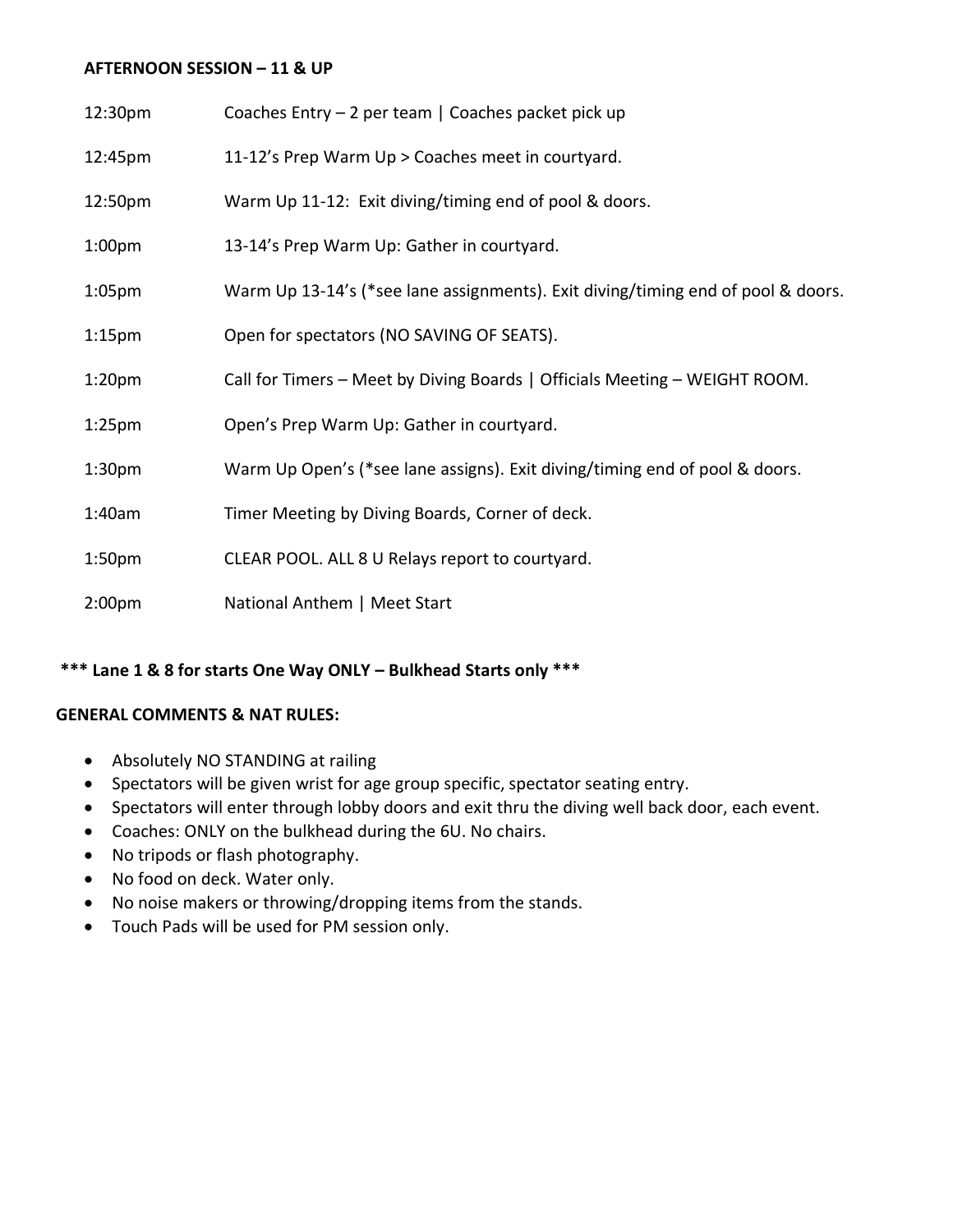**Courtyard:** All swimmer ENTRANCE will be through the Courtyard doors. All EXITS will be through the diving well end, corner door on the spectator side. Staging & heating will start in the courtyard.

### **Awards:**

- ONE designated team rep will pick up and manage team awards.
	- o NO PARENT PICK UP
	- o NO SWIMMER PICK UP
	- o Bins for award pick up will be in Courtyard
- Results posted on side lobby glass wall. Hard Rule: NO KIDS allowed, due to weight equipment.

**DJ Sports:** All Star T-Shirts & swim/fun gear will be available for purchase.

**Coaches:** Entry at 6:30a & 12:30p. Packet pick up in front lobby. 2 on deck. No chairs. Must wear ID/wristband at all times. Can switch out (bracelets) and share deck access.

## **Tent/Swimmer/Spectators: OUTSIDE in FRONT OF BUILDING**

- Main parking lot between Horace Mann & Avenue I.
- Set up is on concrete. Bring something to weight the tents down.
	- o Eliminates grass in pool & provides concrete access to all entrances.
	- o Restroom access for swimmers > thru Courtyard doors
	- o Restroom access for spectators > Front Lobby
- All swimmers, spectator seating is OUTSIDE, except during specific events.
- Extreme Weather:
	- o Swimmers will be moved inside, by age group under Coach supervision
	- o Spectators will need to relocate to vehicles

### **Traffic & Parking:**

- Drop Off Zone: marked with cones located on side entrance/stairs of Natatorium.
- Drivers will need to enter the back side of the building off of Horace Mann or from the Stadium parking lots, park in the side lot and/or drop and circle around back to wherever this is parking.
- NO PARKING on Horace Mann. NO PARKING on that road behind the Nat
- Obey all signage and parking attendants.

### **Security & Spectators: PLEASE READ. \*\*THIS IS NEW due to Facility Size\*\***

- Spectators will be giving a wristband for inside access, color by AGE GROUP.
- Line will form on side ramp and will enter thru the side Lobby Doors by Age Group/Event.
- Will exit thru the BACK DOOR Stands will be cleared at the end of each race/event.
- Please practice patience. We know it's hot. We know this is new. We are doing this for the kids.

### **Team Expectations:**

- Each team needs to allocate TWO (2) VOLUNTEERS. Mandatory.
- Submit names pre-meet to Mel[/swimshrsl@gmail.com](mailto:swimshrsl@gmail.com) by Thursday at 2:00pm
- These volunteers will help in the following areas:
	- $\circ$  Security (will have vests) Usher & Door Monitors mostly.
	- o Timing
	- o Heating